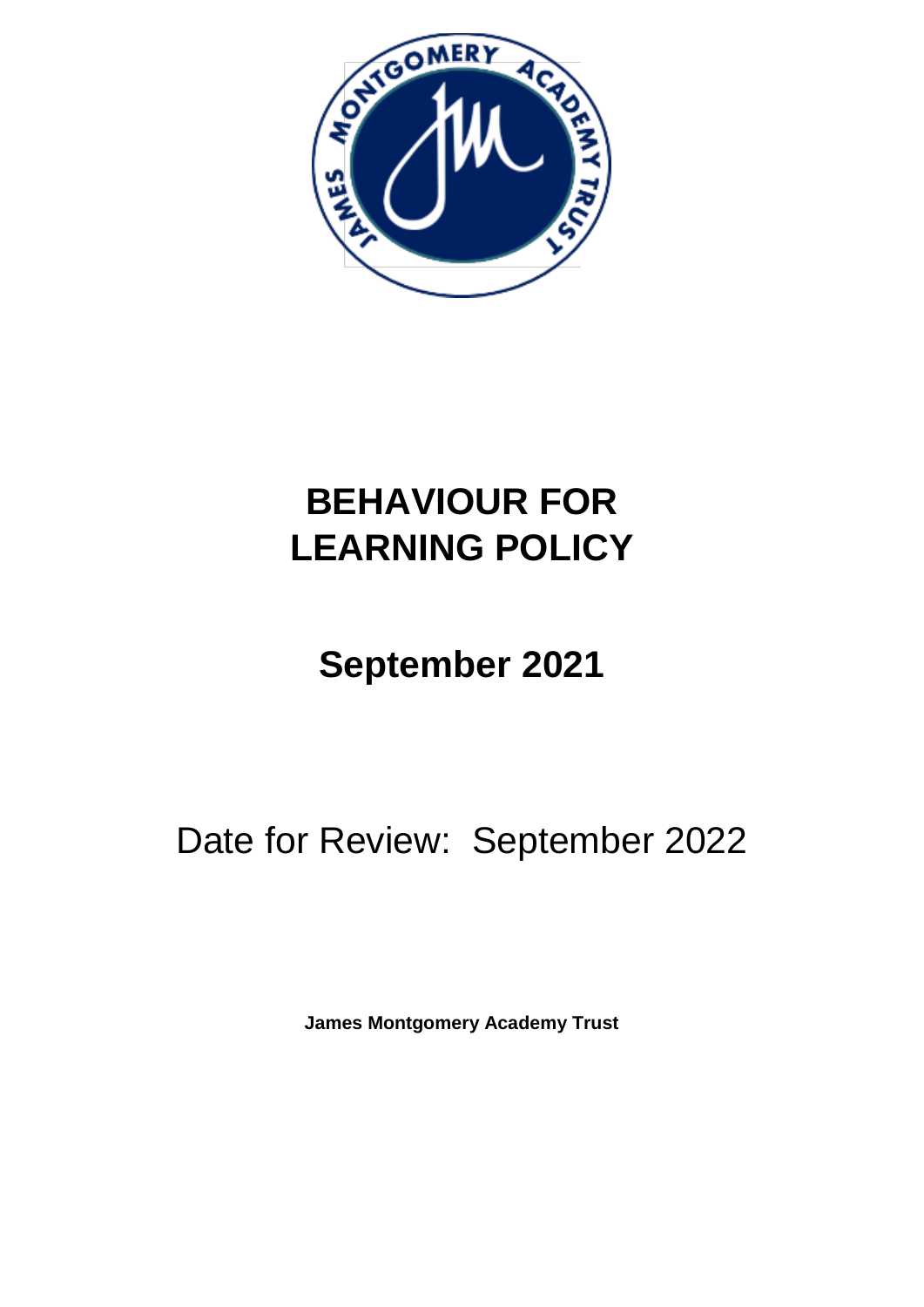### **Statement of intent**

At the James Montgomery Academy Trust (JMAT) we believe that, in order to achieve our aspirations and to enable effective teaching and learning to take place, good behaviour in all aspects of school life is necessary.

The JMAT's Behaviour for Learning Policy aims to develop a pupil's sense of responsibility and independence for their own actions, and to ensure that they do not affect the education of others due to poor behaviour.

Each member of staff has responsibility for upholding standards of behaviour in school, both within their classroom and around the school site, as well as implementing this policy both fairly and consistently.

This policy will be abided by JMAT staff members and pupils at all times, and reviewed at regular intervals. It has been written in line with the following JMAT policies:

- Safeguarding and Child Protection
- Peer on Peer Abuse
- **•** Exclusions

#### **Legal framework**

This policy has due regard to statutory legislation, including, but not limited to, the following:

- The Education Act 2011
- The Equality Act 2010
- The Education and Inspections Act 2006
- The Health Act 2006
- The School Information (England) Regulations 2008, and the amendments made in 2012 (as amended)

This policy also has due regard to DfE guidance, including, but not limited to, the following:

- DfE 'Behaviour and discipline in schools' 2016
- DfE 'Keeping Children Safe in Education' 2021

#### **Definition**

The phrase 'behaviour for learning' encompasses the following three relationships experienced by a pupil:

- Their relationship with themselves, e.g. their self-confidence as a learner
- Their relationship with others, e.g. how they socially interact
- Their relationship with the curriculum, e.g. how best they learn

In order to foster a positive learning environment in all JMAT schools, these relationships must be developed and supported.

Rather than focussing on unwanted behaviours, the behaviour for learning approach puts value on positive behaviours, which enable and maximise learning. This approach helps pupils understand the behavioural skills they need, what the teacher wants them to do, and why this will help them to learn.

#### **Roles and responsibilities Staff members will:**

- Implement the JMAT's Behaviour for Learning Policy at all times.
- Maintain a positive and well-managed learning environment.
- Be positive ambassadors of the school at all times, through their professional behaviour and conduct.
- Use the school's reward system and sanctions to promote good behaviour.
- Use the rules and consequences outlined in this policy clearly and consistently.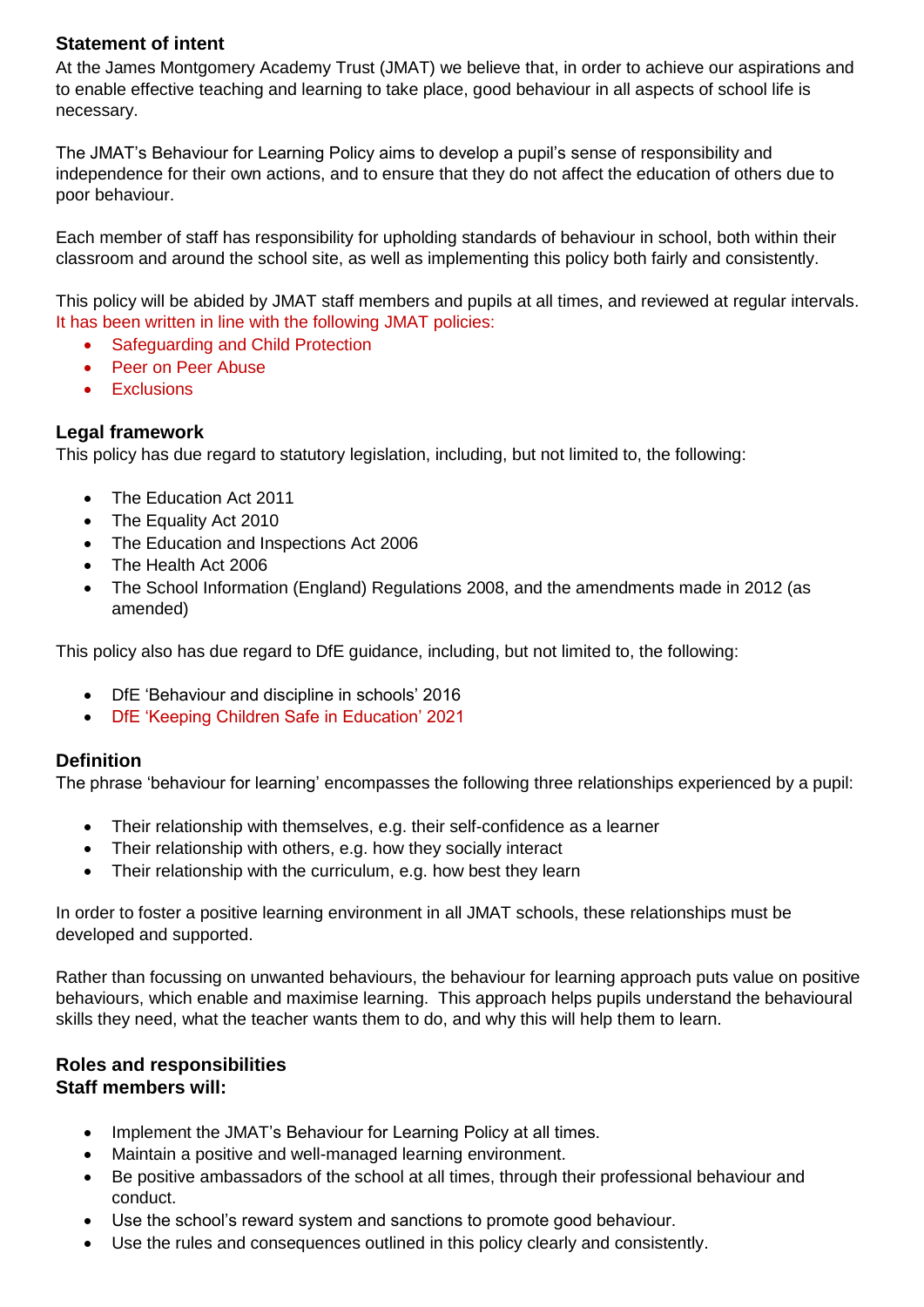- Treat all pupils fairly and equally, seeking to raise their self-esteem and develop to their full potential.
- Undertake comprehensive planning to provide challenging, interesting and relevant lessons, which are appropriate to the age, ability and individual needs of pupils.
- Record all behavioural events, both positive and negative, on the school's management information system, by following the correct reporting procedure.
- Raise any concerns regarding pupils' behaviour with the relevant staff member i.e. Headteacher, SENCo.
- Take the necessary steps to effectively manage pupil behaviour
- Support other members of staff with behavioural issues involving individual pupils or groups of pupils.
- Liaise with other members of staff and the senior leadership team (SLT) in order to implement effective behaviour management.
- Intervene promptly when they encounter poor behaviour or unexplained absence.
- Immediately contact the Headteacher and the rest of the SLT when there has been a serious breach of the school's Code of Conduct, including peer on peer abuse.
- Contact parents/carers regarding their child's behaviour where necessary.
- Continuously keep parents/carers informed of any behavioural management issues concerning their child.
- Monitor the attitude, effort and quality of the pupils' work.
- Make referrals to external agencies where necessary, e.g. the behaviour support service.
- Inform the SLT of relevant behaviour data and trends.
- Ensure that all records are kept up-to-date, such as using the correct logging procedure (tags) on the electronic safeguarding system, specific to such incidents as racist/homophobic bullying, peer on peer abuse, etc.
- Consistently develop their understanding of behaviour for learning and relevant techniques as part of their CPD.
- Understand that, in reporting peer on peer abuse, all incidents must be reported, even those that may be considered 'low level'

## **Pupils will:**

- Abide by the JMAT's Behaviour for Learning Policy at all times.
- Act as positive ambassadors and representatives of our school through their exemplary behaviour.
- Be polite and respectful of others in the surrounding community.
- Work to the best of their ability and effort at all times, whilst allowing other pupils to do the same.
- Cooperate with other pupils and members of staff in order to create a positive learning environment.
- Be ready to learn by ensuring regular attendance to all lessons and arriving at school with the correct equipment.
- Correctly present themselves in school uniform, in accordance with the school's Uniform Policy.
- Respect and value the environment and their surroundings, as well as each other.
- Not act in a manner which is disruptive to the learning of others.
- Under no circumstances put the health and safety of others at risk.

## **Parents/carers will:**

- Understand that school has the right to discipline children in school in accordance with DfE guidance 'Behaviour and discipline in schools' 2016.
- Abide by the Home-School Agreement (if applicable), ensuring the attendance and punctuality of their child, as well as reporting any absences.
- Encourage good behaviour and for their child to be an ambassador of the school at all times, in line with the Behaviour for Learning Policy, by reinforcing school rules.
- Share any concerns they have regarding their child's education, welfare, behaviour and life at school with the pupil's classroom teacher or SLT.
- Support their child's independent learning.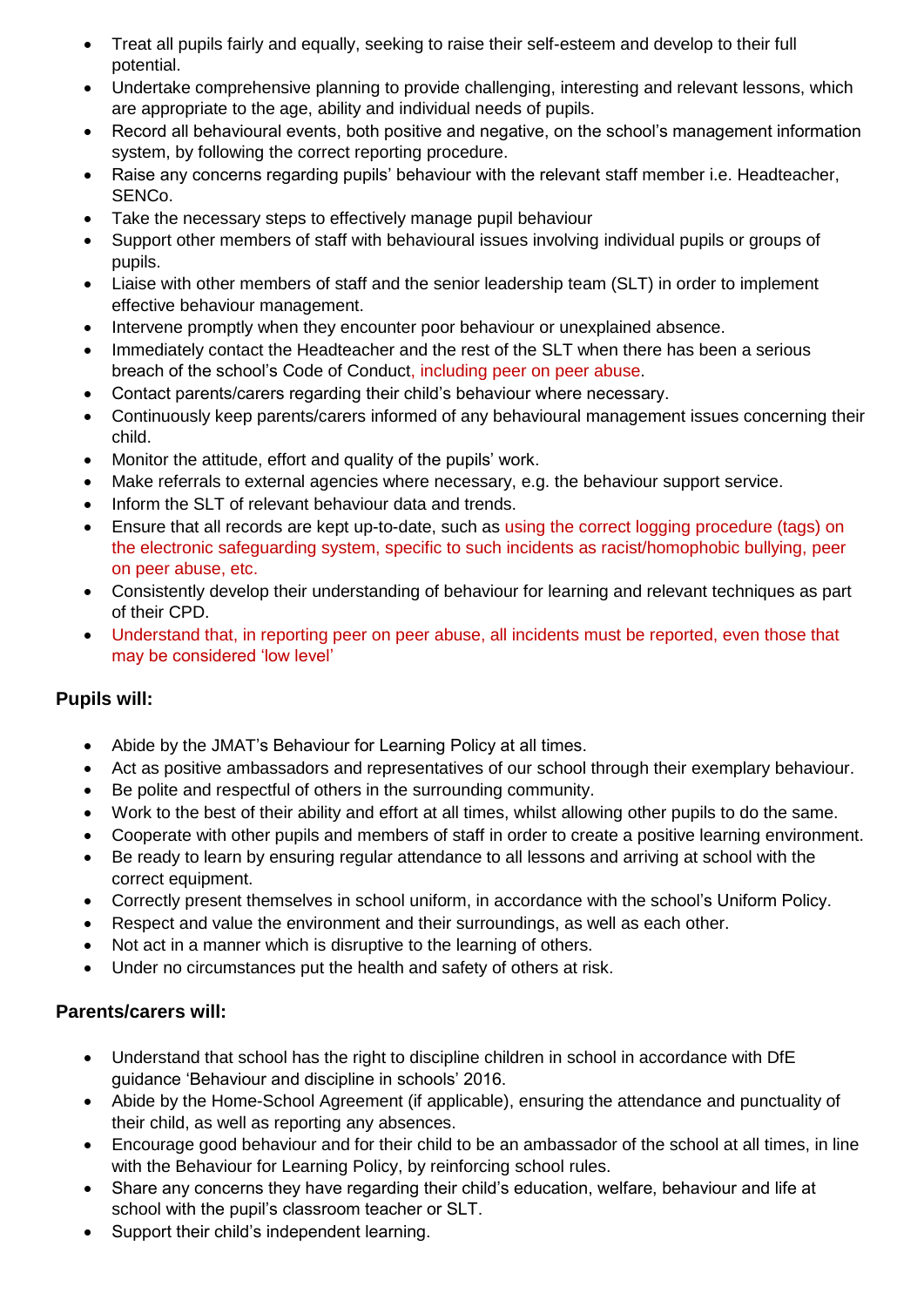- Support the school's decisions in relation to behavioural issues, whilst having the right to question school's decisions regarding their child's behaviour.
- Ensure that their child correctly presents themselves as a pupil of our school, in accordance with the school's Uniform Policy.

## **Classroom behaviour**

- Staff promote good behaviour by using positive strategies and by giving children choices.
- A set of the school rules will be clearly displayed in each classroom.
- Dealing with behavioural problems is primarily the responsibility of teaching staff.
- Teaching staff will use flexible seating plans and a range of de-escalation techniques to encourage good behaviour and create an effective learning environment.
- Praise will be used to set high expectations, in conjunction with non-verbal cues in order to focus pupils on learning.
- Lessons will be structured and have a focused framework, in order to allow pupils to understand what is being taught and how it links to what they already know.
- All staff members will support pupils' emotional wellbeing and welfare within the learning environment by encouraging pupils to develop effective social relationships.
- When a pupil acts in a disruptive manner or ignores instructions given by a staff member, the school behaviour system will be used.
- Staff members will remind pupils that at each stage of the process they have the opportunity to amend their behaviour, rather than escalate it.
- De-escalation techniques will be used at all times.
- Whilst using the school corridors and surrounding area of the school building, pupils will act in a responsible and respectful manner, as would be expected in a classroom.

Where poor behaviour continues and intervention is necessary, a three-stage progressive intervention process will be followed:

- Stage 1 the class teacher will manage behaviour strategies, sanctions and the three step process outlined.
- Stage 2 if poor behaviour persists, pastoral staff may become involved in managing the behavioural incident.
- Stage 3 serious breaches of conduct and persistent offenders will be dealt with by the Headteacher and the rest of the SLT.

## **Rewards and praise**

The JMAT recognises that pupils should be rewarded for displaying consistently good behaviour.

Praise will be used to help raise pupil achievement and will be given for progress, not simply for highquality work. Positive behaviour will be promoted and reinforced by the school's clear reward system.

Praise will:

- Be given in relation to a specific task or action.
- Be earned, ensuring that the recipient is clear about what they are being praised for.
- Reinforce our school's core values and ethos.
- Not be awarded for vague accomplishments or be given too easily and spread too widely.
- Not be in a manner which is selective, exclusive or causes the recipient embarrassment.
- Always have a positive effect upon others as well as the recipient.
- Be used to motivate pupils and help them to feel valued.

JMAT schools have a reward system in place which rewards pupils for displaying good behaviour and progressing their learning, through the following methods:

- **Certificates**
- Headteacher awards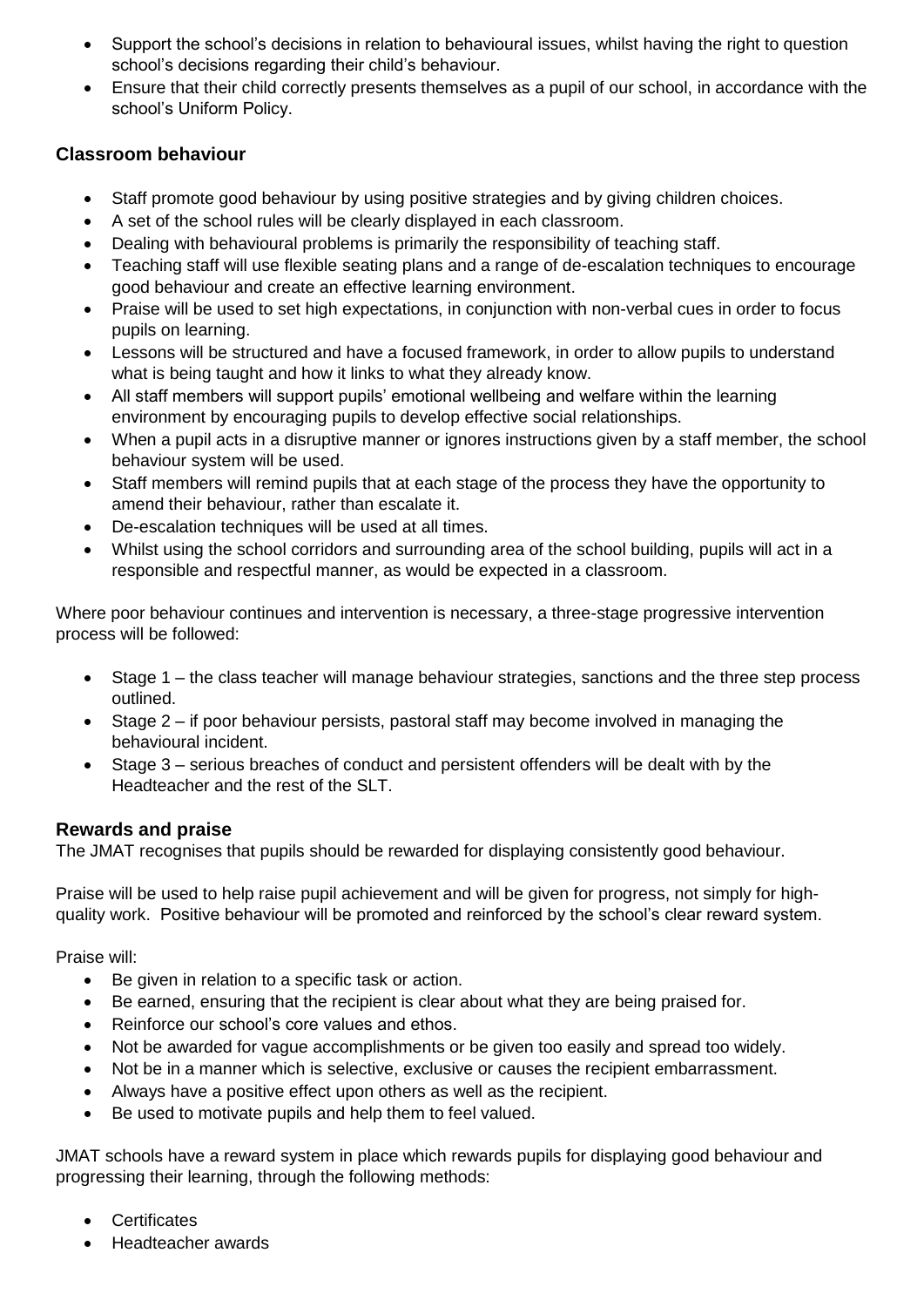- Verbal praise
- Dojo system
- Written praise
- Phone call home
- Comments at parents evening
- Prizes
- Awarding merits
- **Stickers**
- House/team points
- Early lunch/extra playtime
- Fnd of term whole-class rewards

Weekly assemblies are held to praise and reward pupils achievements and effort. Reward activities are arranged for groups of pupils at the end of the year.

### **Disciplines and sanctions**

Sanctions and disciplines will be given when a pupil's behaviour is unacceptable/inappropriate, in order to help them to develop a sense of right and wrong.

Sanctions will be issued sparingly and only where appropriate; however, if a pupil fails to follow instructions or their behaviour falls below the established Code of Conduct, staff members are able to discipline the pupils in question.

In order for the sanction to be lawful, the school will ensure that the decision to issue a discipline to a pupil is:

- Made by a paid member of school staff, or a member of staff authorised to do so by the Headteacher
- Made on the school premises or whilst the pupil is under the charge of a member of staff.
- Reasonable, will not breach any other legislation, and will not discriminate on any grounds, such as disability, race, special educational needs and disabilities – as per the Equality Act 2010, in respect to safeguarding pupils with special educational needs and disabilities, and any other equality rights.

#### **Sanctions**

JMAT schools implement a graduating scale of sanctions which staff members will apply to corresponding actions using their professional judgement. These include the following:

- Verbal warning/reprimand
- Removal from the classroom or specific area of classroom
- Changes to the pupil's (victim or alleged perpetrator's) school day in cases of peer on peer abuse, if appropriate
- Repeating work of an unacceptable standard
- Behaviour concern entry on the management information system
- Withdrawal of privileges
- Missing break or part of lunchtime
- Meeting with the Headteacher or other members of the SLT
- Referral to an external agency or inclusion support
- Exclusion, including internal, fixed-term and permanent exclusion.
- The school will consider each behavioural incident individually and issue the appropriate discipline according to each individual situation.
- The Headteacher has the ability to delegate the power to issue sanctions (in line with this policy) to volunteers, such as parents/carers who assist during an educational visit.
- The Headteacher has the ability to strip particular staff members of the power to issue disciplines, where appropriate.